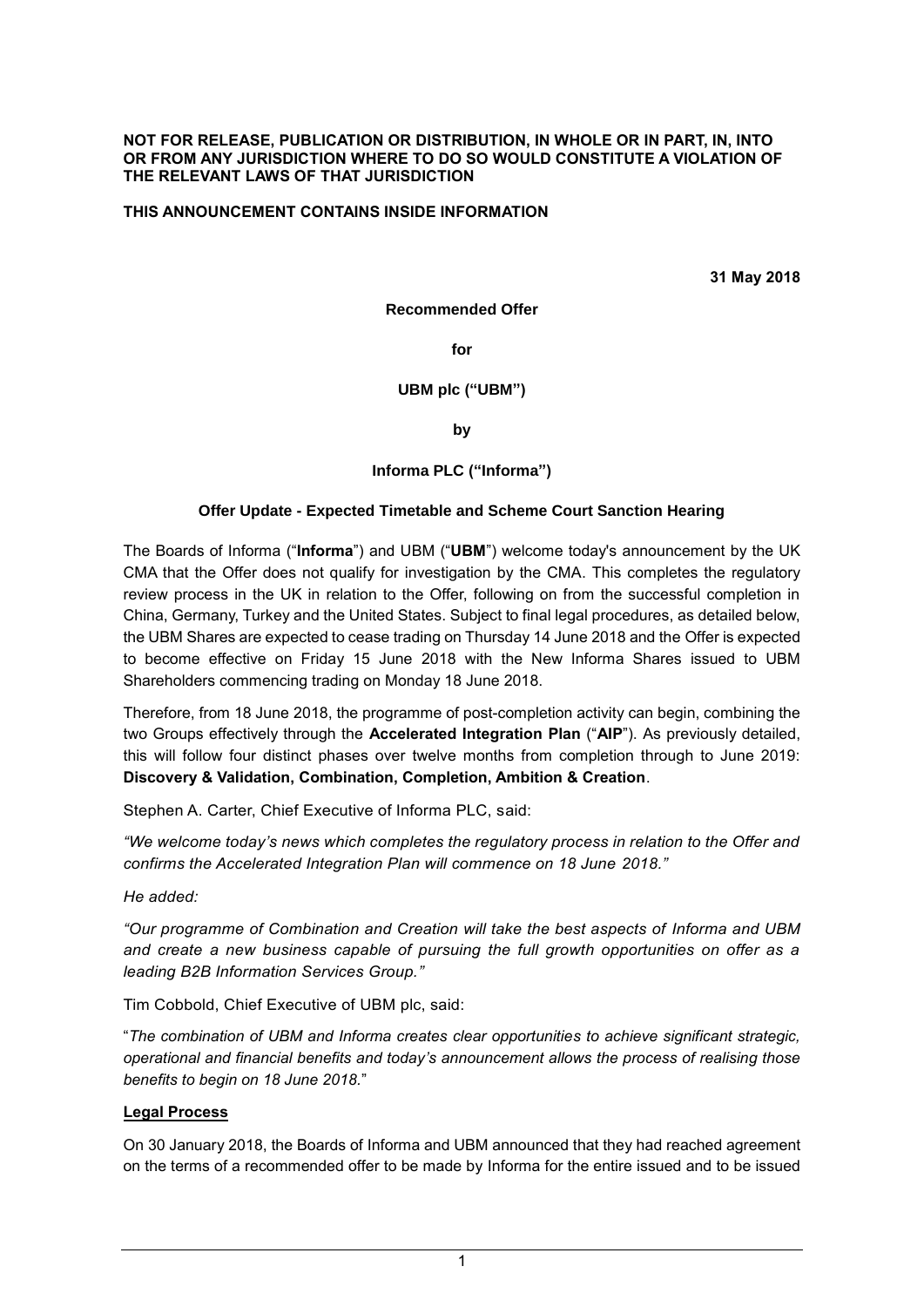share capital of UBM (the "**Offer**"). The full terms and conditions of the Offer are set out in the scheme document which was published on 14 March 2018 (the "**Scheme Document**").

The Offer remains subject to the sanction by the Court at the Scheme Court Sanction Hearing and the satisfaction or (if capable of waiver) the waiver of the remaining Conditions to the Scheme (as set out in the Scheme Document).

Further to UBM and Informa's announcement on 10 April 2018 providing an update on regulatory disclosures and clearances in relation to the Offer, set out below is an updated "Expected Timetable of Principal Events".

In particular, please note that the Scheme Court Sanction Hearing has been scheduled on 14 June 2018 and the Effective Date of the Scheme is expected to be 15 June 2018.

### **EXPECTED TIMETABLE OF PRINCIPAL EVENTS**

**The following indicative timetable sets out expected dates for the implementation of the Scheme.**

| <b>Event</b>                                                                                                                                     | Time and/or date <sup>(1)</sup>                                                                             |
|--------------------------------------------------------------------------------------------------------------------------------------------------|-------------------------------------------------------------------------------------------------------------|
| <b>Scheme Court Sanction Hearing</b>                                                                                                             | 14 June 2018 <sup>(2)</sup>                                                                                 |
| Suspension of listing and dealings in, and last day for<br>registration of transfers of, UBM Shares                                              | 5.00 p.m. on 14 June 2018                                                                                   |
| Election Return Time (for Mix and Match Elections)                                                                                               | 6.00 p.m. on 14 June 2018                                                                                   |
| <b>Scheme Record Time</b>                                                                                                                        | 6.00 p.m. on 14 June 2018                                                                                   |
| Record time for the Special Dividend                                                                                                             | 6.00 p.m. on 14 June 2018                                                                                   |
| <b>Effective Date of Scheme</b>                                                                                                                  | 15 June 2018 <sup>(3)</sup>                                                                                 |
| New Informa Shares issued to UBM Shareholders                                                                                                    | by 8.00 a.m. on 18 June 2018                                                                                |
| Admission and commencement of dealings in the New<br>Informa Shares on the London Stock Exchange                                                 | by 8.00 a.m. on 18 June 2018                                                                                |
| Cancellation of listing of UBM Shares                                                                                                            | by 8.00 a.m. on 18 June 2018                                                                                |
| CREST accounts of UBM Shareholders credited with New<br><b>Informa Shares</b>                                                                    | on or soon after 8.00 a.m. on 18 June<br>2018 but not later than 14 days after the<br><b>Effective Date</b> |
| CREST accounts of UBM Shareholders credited with cash<br>due under the Scheme and in relation to fractional<br>entitlements                      | within 14 days of the Effective Date                                                                        |
| Despatch of share certificates for New Informa Shares and<br>cheques for cash due under the Scheme and in relation to<br>fractional entitlements | within 14 days of the Effective Date                                                                        |
| Payment of the Special Dividend by the crediting of<br>mandated bank accounts or the despatch of cheques                                         | within 14 days of the Effective Date                                                                        |

(1) **The dates and times given are indicative only and are based on current expectations and are subject to change** References to times are to London, United Kingdom and Jersey, Channel Islands time unless otherwise stated. If any of the times and/or dates above change, the revised times and/or dates will be announced via a Regulatory Information Service.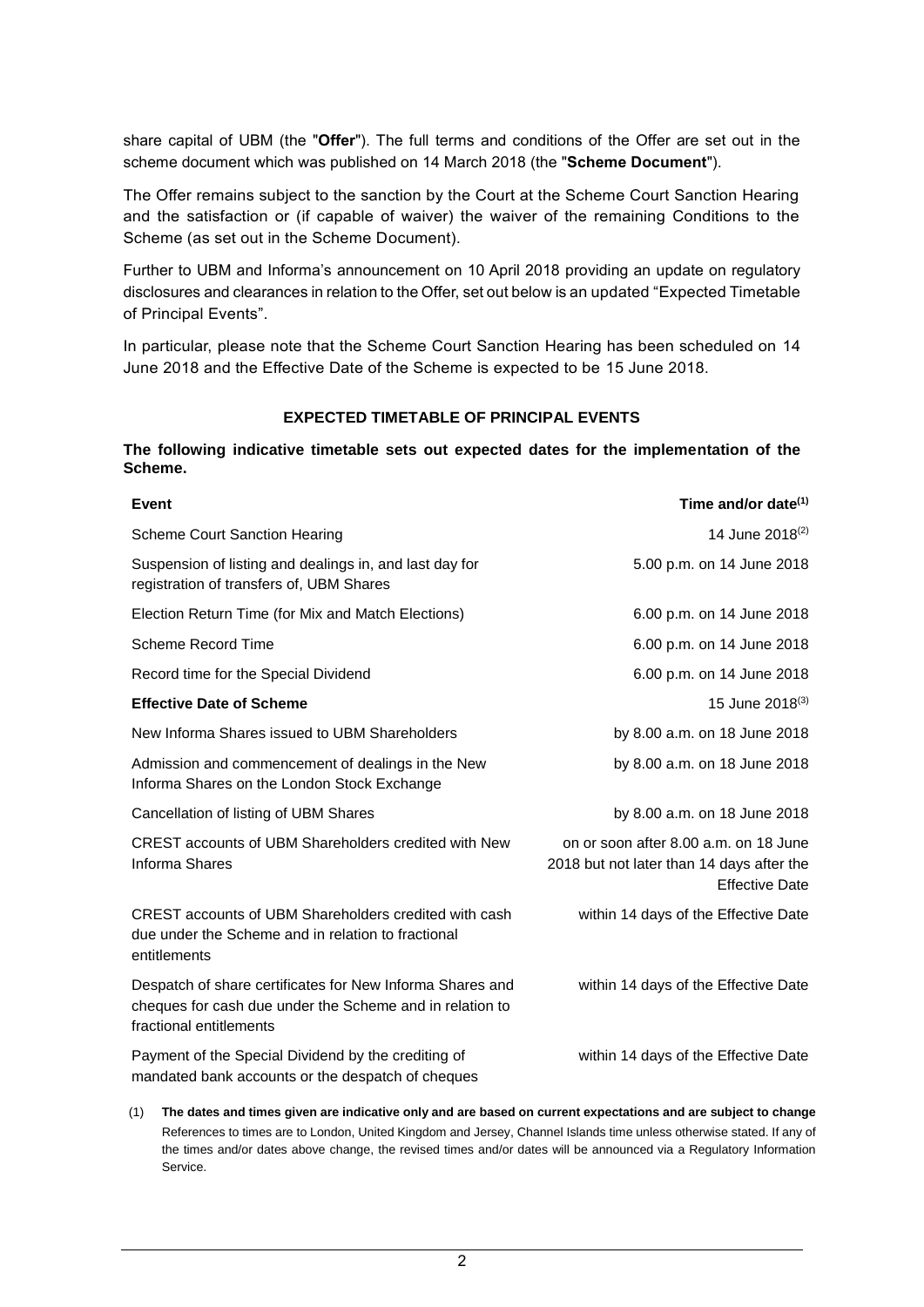- (2) **All Scheme Shareholders have the right to attend and be heard at the Scheme Court Sanction Hearing in person or through counsel to support or oppose the sanctioning of the Scheme by the Court**.
- (3) The Scheme Court Order approving the Scheme is expected to be delivered to the Registrar of Companies on 15 June 2018 following the suspension of trading in UBM Shares, of dealings in UBM ADRs and the Scheme Record Time on 14 June 2018, the Effective Date is then expected to be 15 June 2018. The events which are stated as occurring on subsequent dates are conditional on the Effective Date and operate by reference to this time.

Terms used but not defined in this announcement have the meanings given in the Scheme Document unless the context requires otherwise.

#### **Further information**

## *Enquiries*

### **UBM**

| Tim Cobbold, Chief Executive Officer                                                                                        | +44 (0) 20 7921 5023 |  |
|-----------------------------------------------------------------------------------------------------------------------------|----------------------|--|
| Marina Wyatt, Chief Financial Officer                                                                                       | +44 (0) 20 7921 5023 |  |
| Kate Postans, Head of Investor Relations & Corporate<br>Communications                                                      | +44 (0) 20 7921 5023 |  |
| <b>Credit Suisse (Financial adviser and corporate broker to UBM)</b>                                                        |                      |  |
| Gillian Sheldon / John Hannaford / Joe Hannon / Kush Nanjee                                                                 | +44 (0) 20 7888 8888 |  |
| J.P. Morgan Cazenove (Financial adviser and corporate broker to UBM)                                                        |                      |  |
| Hugo Baring / Dwayne Lysaght / Thomas White / Adam Laursen                                                                  | +44 (0) 20 7742 4000 |  |
| <b>Brunswick</b> (Corporate communications adviser to UBM)                                                                  |                      |  |
| Caroline Daniel / Craig Breheny / Imran Jina                                                                                | +44 (0) 20 7404 5959 |  |
| <b>Informa</b>                                                                                                              |                      |  |
| Stephen A. Carter, Chief Executive Officer                                                                                  | +44 (0) 20 7017 5771 |  |
| Gareth Wright, Group Finance Director                                                                                       | +44 (0) 20 7017 7096 |  |
| Richard Menzies-Gow, Director of Investor Relations, Corporate<br>+44 (0) 20 3377 3445<br><b>Communications &amp; Brand</b> |                      |  |
| Centerview Partners (Lead financial adviser to Informa)                                                                     |                      |  |
| Robin Budenberg / Nick Reid / Edward Rowe                                                                                   | +44 (0) 20 7409 9700 |  |
| BofA Merrill Lynch (Financial adviser and corporate broker to Informa)                                                      |                      |  |
| Ed Peel / Geoff Iles                                                                                                        | +44 (0) 20 7628 1000 |  |
| Barclays (Sponsor, financial adviser and corporate broker to Informa)                                                       |                      |  |
| Robert Mayhew / Daniel Ross                                                                                                 | +44 (0) 20 7623 2323 |  |
| Rothschild (Financial adviser to the Informa Board)                                                                         |                      |  |
| <b>Warner Mandel</b>                                                                                                        | +44 (0) 20 7280 5128 |  |
| Teneo Blue Rubicon (Corporate communications adviser to Informa)                                                            |                      |  |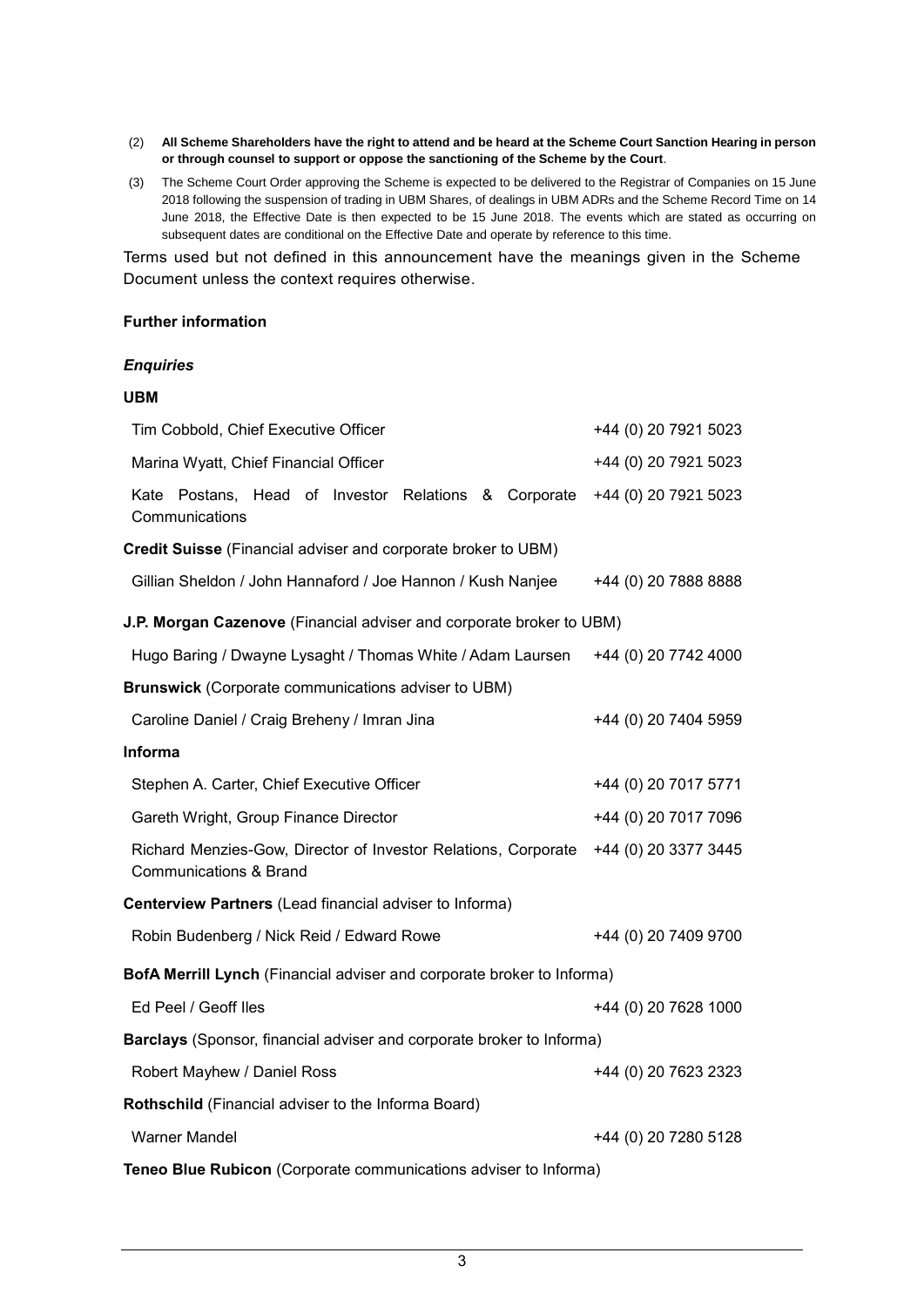### *Important Notices*

*Credit Suisse International ("Credit Suisse"), which is authorised by the PRA and regulated by the FCA and the PRA in the United Kingdom, is acting as financial adviser exclusively for UBM and no one else in connection with the matters set out in this announcement and will not be responsible to any person other than UBM for providing the protections afforded to clients of Credit Suisse, nor for providing advice in relation to the content of this announcement or any matter referred to herein. Neither Credit Suisse nor any of its subsidiaries, branches or affiliates owes or accepts any duty,*  liability or responsibility whatsoever (whether direct or indirect, whether in contract, in tort, under *statute or otherwise) to any person who is not a client of Credit Suisse in connection with this announcement, any statement contained herein or otherwise.*

*J.P. Morgan Securities plc, which conducts its UK investment banking business as J.P. Morgan Cazenove ("J.P. Morgan Cazenove"), is authorised in the United Kingdom by the PRA and regulated in the United Kingdom by the PRA and the FCA. J.P. Morgan Cazenove is acting as financial adviser exclusively for UBM and no one else in connection with the matters set out in this announcement and will not regard any other person as its client in relation to the matters set out in this announcement and will not be responsible to anyone other than UBM for providing the protections afforded to clients of J.P. Morgan Cazenove or its affiliates, or for providing advice in relation to any matter referred to herein.*

*Centerview Partners UK LLP ("Centerview Partners"), which is authorised and regulated by the FCA, is acting exclusively for Informa and no one else in connection with the matters referred to in this announcement. Centerview Partners is not and will not be responsible to anyone other than Informa*  for providing the protections afforded to its clients or for providing advice in connection with the *contents of this announcement or any matter referred to in this announcement.*

*Merrill Lynch International ("BofA Merrill Lynch"), which is authorised by the PRA and regulated by the FCA and the PRA in the United Kingdom, is acting exclusively for Informa and no one else in connection with the subject matter of this announcement and will not be responsible to anyone other than Informa for providing the protections afforded to its clients or for providing advice in connection with the subject matter of this announcement.*

*Barclays Bank PLC ("Barclays"), which is authorised by the PRA and regulated in the United Kingdom by the PRA and the FCA, is acting as exclusively for Informa and no one else in connection with the Offer and will not be responsible to anyone other than Informa for providing the protections afforded to clients of Barclays nor for providing advice in relation to the Offer or any other matter referred to in this announcement.*

*N.M. Rothschild & Sons Limited ("Rothschild"), which is authorised and regulated by the FCA in the United Kingdom, is acting as financial adviser to the Informa Board and no one else in connection with the matters referred to in this announcement and will not be responsible to anyone other than Informa for providing the protections afforded to its clients or for providing advice in connection with the contents of this document or any matter referred to herein.*

### *Forward Looking Statements*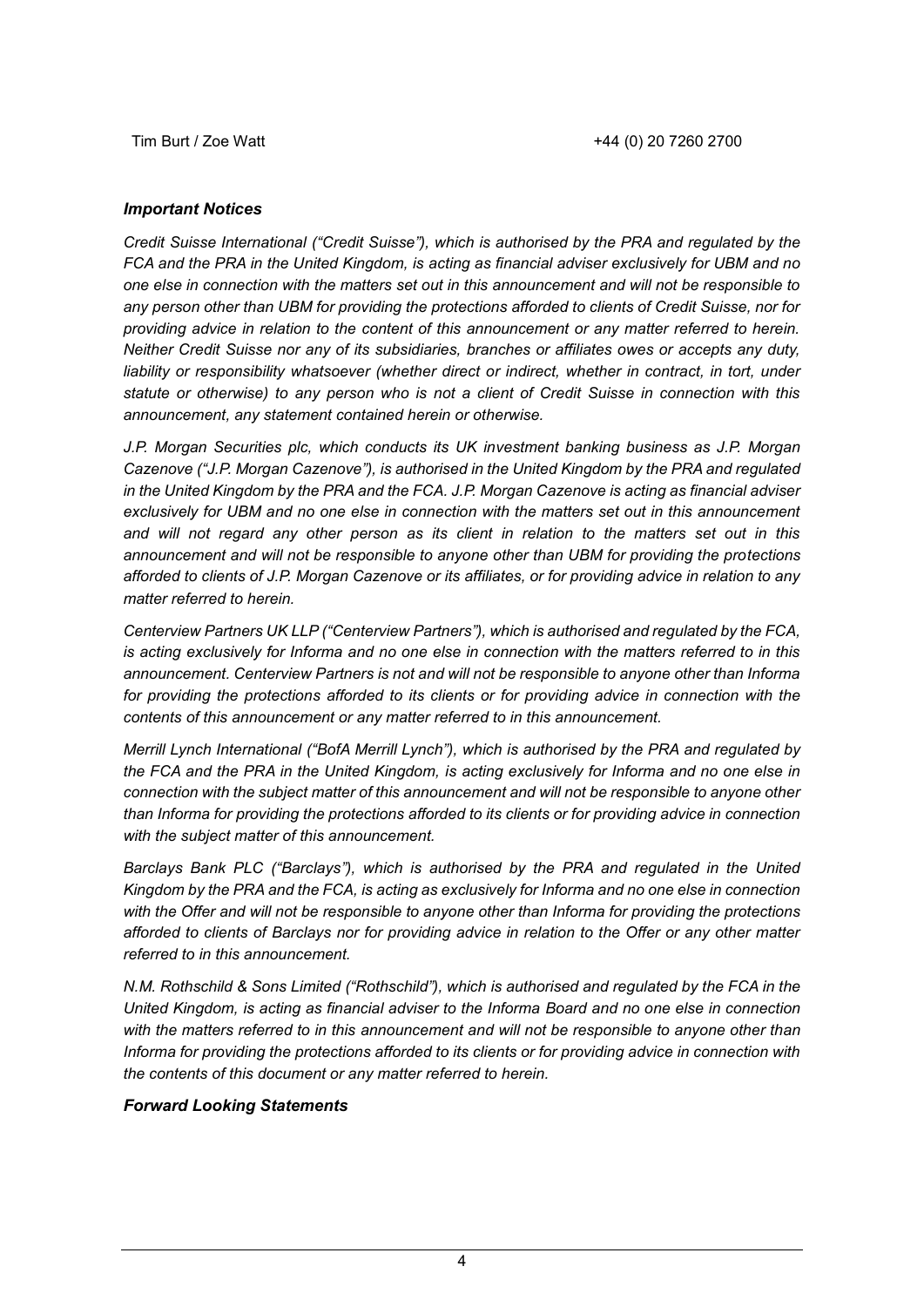*This announcement contains certain forward-looking statements with respect to the financial condition, results of operations and businesses of the Informa Group, the UBM Group and the Enlarged Group, and certain plans and objectives of Informa with respect to the Enlarged Group.*

*All statements other than statements of historical fact are, or may be deemed to be, forward-looking statements. Forward-looking statements are statements of future expectations that are based on management's current expectations and assumptions and involve known and unknown risks and uncertainties that could cause actual results, performance or events to differ materially from those expressed or implied in these statements. Forward-looking statements include, among other things, statements concerning the potential exposure of the Informa Group, the UBM Group and the Enlarged Group to market risks, statements as to accretion and statements expressing management's expectations, beliefs, estimates, forecasts, projections and assumptions, including as to future potential cost savings, synergies, earnings, return on average capital employed, production and prospects. These forward-looking statements are identified by their use of terms and phrases such as "aim", "anticipate", "assume", "believe", "budget", "could", "estimate", "expect", "forecast", "goals", "hopes", "intend", "may", "objectives", "outlook", "plan", "probably", "project", "risks", "scheduled", "seek", "should", "target", "will", "would" and similar terms and phrases. Although each of Informa and UBM believes that the expectations reflected in such forward-looking statements are reasonable, Informa and UBM can give no assurance that such expectations will prove to be correct. By their nature, forward-looking statements involve risks (known and unknown) and uncertainties (and other factors that are in many cases beyond the control of Informa and/or UBM) because they relate to events and depend on circumstances that may or may not occur in the future.*

*There are a number of factors that could affect the future operations of the Informa Group, the UBM Group and/or the Enlarged Group and that could cause actual results and developments to differ materially from those expressed or implied by such forward-looking statements. These factors include the satisfaction of the Conditions, as well as additional factors, such as: domestic and global business and economic conditions; asset prices; market related risks such as fluctuations in interest rates and exchange rates, industry trends, competition, changes in government and regulation, changes in the policies and actions of governments and/or regulatory authorities (including changes related to capital and tax), changes in political and economic stability, disruption in business operations due to reorganisation activities, interest rate, inflation and currency fluctuations, the timing impact and other uncertainties of future or planned acquisitions or disposals or combinations, the inability of the Enlarged Group to realise successfully any anticipated synergy benefits when the Offer is implemented, the inability of the Informa Group to integrate successfully the UBM Group's operations and programmes when the Offer is implemented, the Enlarged Group incurring and/or experiencing unanticipated costs and/or delays, or difficulties relating to the Offer when the Offer is implemented. Other unknown or unpredictable factors could affect future operations and/or cause actual results to differ materially from those in the forward-looking statements. Such forward-looking statements should therefore be construed in the light of such factors. Readers should specifically consider the factors identified in this announcement that could cause actual results to differ before taking any action in respect of the Offer.*

*Each forward-looking statement speaks only as of the date of this announcement. Neither Informa nor UBM, nor any of their respective associates or directors, officers or advisers, provides any representation, assurance or guarantee that the occurrence of the events expressed or implied in any forward-looking statements in this announcement will actually occur. All forward-looking statements contained in this announcement are expressly qualified in their entirety by the cautionary statements contained or referred to in this section. These cautionary statements qualify all of the forward-looking statements made in this announcement. Readers are cautioned not to place undue*